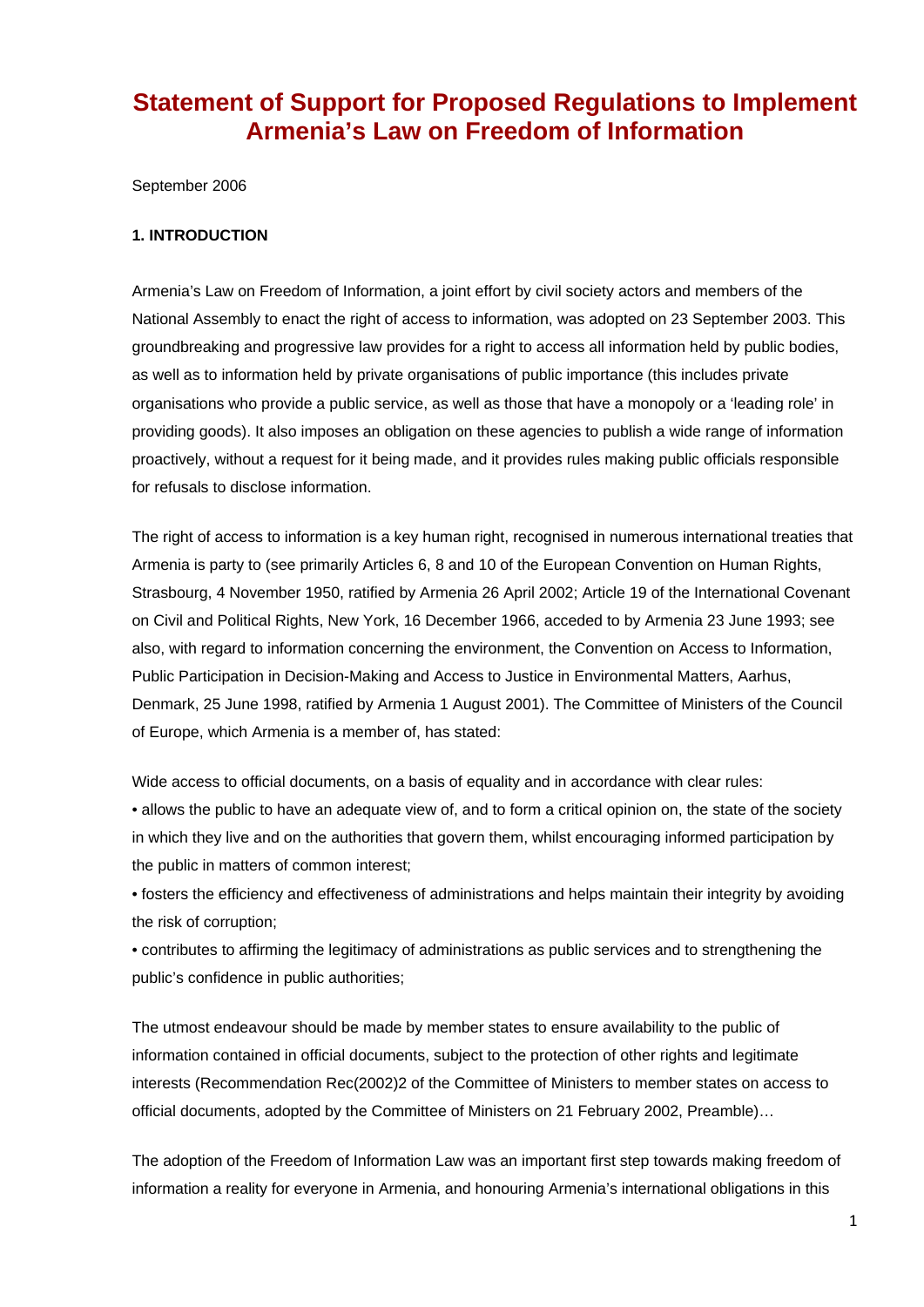area. ARTICLE 19, along with numerous other international organisations, welcomed the adoption of the Law. However, while the Law formally entered into force within ten days of its official publication in 2003 (see Article 15 of the Law), it has been poorly implemented. One of the main reasons for this is that various rules and regulations necessary for the implementation of a number of crucial provisions have not been adopted.

The Freedom of Information Center of Armenia, a non-governmental organisation dedicated to defending and promoting the right of access to information, is seeking to remedy this and has drafted a set of rules and regulations to help implement these provisions. ARTICLE 19 supports this effort and believes it is of the utmost importance that the rules and regulations drawn up by the Freedom of Information Center are debated in the Armenian Government and adopted speedily. In their absence, the right of access to information cannot become a reality in Armenia.

This Statement looks at two of the proposed amendments in particular, puts them in an international context and explains why they are crucial to implementing the Law:

1. a draft Decree on Information Sharing, necessary to implement Article 5 of the Law; and 2. a draft Order on the Provision of Information, necessary to implement Article 10 of the Law (the Armenian FOI Center has also drafted a set of shorter amendments, proposing changes to the Criminal Code, the Law on Civil Service, the Law on Local Self-Governance, the Law on Community Service, the Code on Administrative Violations, the Law on State Tax, and the Law on local Taxes. These amendments are mainly self-explanatory and we will not elaborate on them in detail here. ARTICLE 19 supports their introduction also).

## **2. THE REGULATIONS**

## 2.1. The draft Decree on Information Sharing

This Decree is necessary for the implementation of Article 5 of the Law, which states:

The recording, classification and maintenance of elaborated or delivered data on the part of the information holder is implemented as defined by the Government of the Republic of Armenia.

Principle X of the Recommendation 2002(2) of the Committee of Ministers of the Council of Europe requires all Member States to "manage their documents efficiently so that they are easily accessible" and to "apply clear and established rules for the preservation and destruction of their documents" (Recommendation Rec(2002)2 of the Committee of Ministers to member states on access to official documents, adopted by the Committee of Ministers on 21 February 2002, Preamble). It is important that all public authorities properly manage their information so that requests can be speedily fulfilled; an important side-effect of this obligation is that a properly documented bureaucracy tends to function far more efficiently. Implementation of this principle should therefore not only help to fulfil the right of access to information; it will also bring important ancillary benefits in efficiency.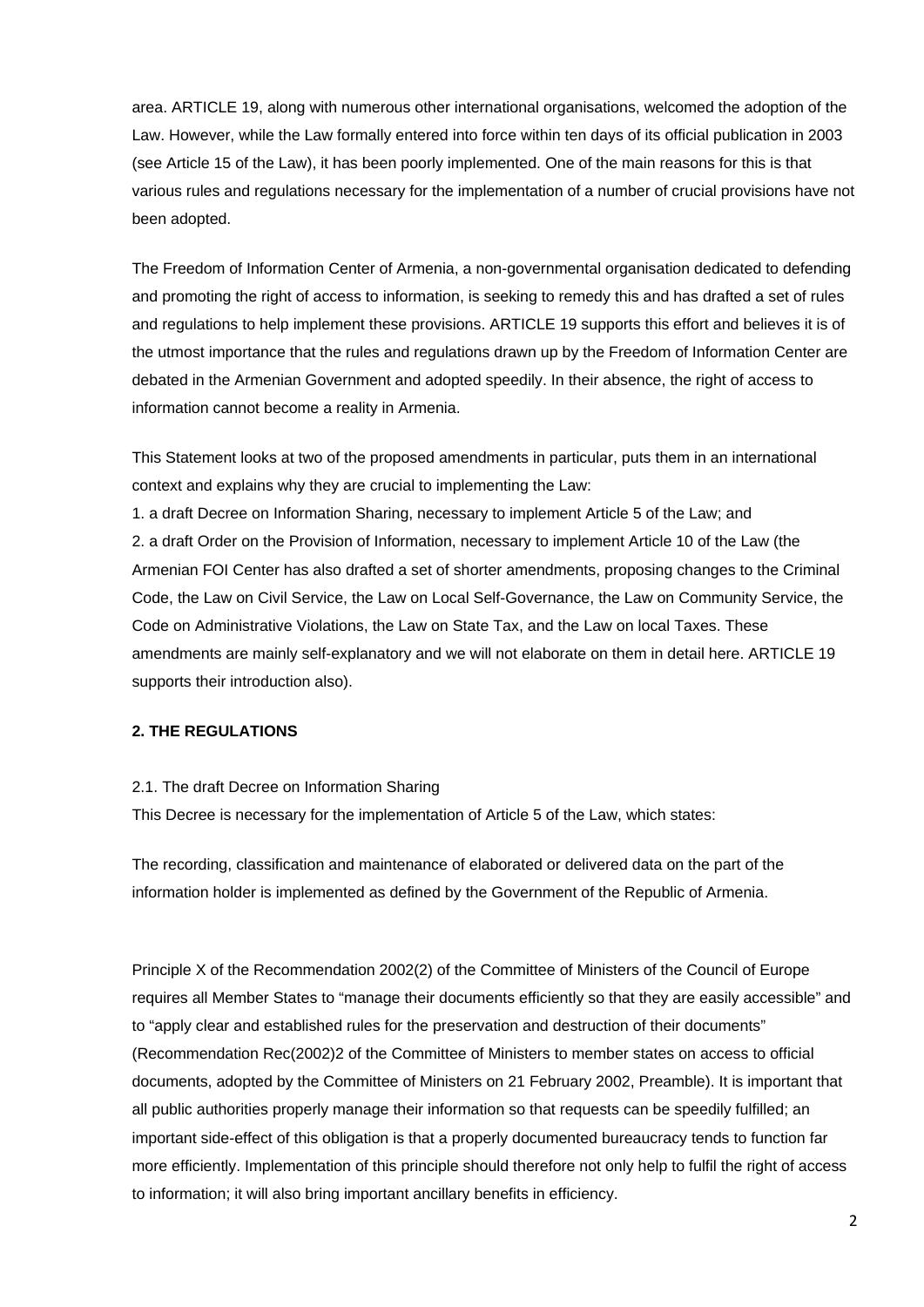The draft Decree on Information Sharing proposed by the FOI Center would implement this principle by requiring information held by the Government and its agencies to be properly labelled (including electronically) and stored. Thus, Part II of the draft Decree requires the proper labelling of such government material as the agendas of government sessions, and information on governmental lawmaking activities, advisory bodies established by the government, official and business trips made by members of the government, and the names and contact details of government officers whose responsibilities include interacting with the public (all are included in points 5.1-5.18 of Part II of the draft Decree). In addition, Part II requires the categorisation and storage of information by government agencies on matters including their budget performance, trips made by their heads, contracts concluded by them, analytical reports on their activities, information on citizen requests received by them, and information on inspections conducted by them. This material is all part of the 'bread and butter' of government business and ought to be publicly accessible.

The detailed listing of all this material serves two important purposes. First, requiring the information to be properly labelled and stored will facilitate its retrieval and speed up the processing of information requests. Put simply, it means that requesters will get the information they asked for more quickly. Secondly, and almost as importantly, it reminds public authorities that in principle, this information is all subject to disclosure under the Law on Freedom of Information (unless one of the exceptions listed in Article 8 applies). In the absence of this draft Decree, there are no rules for the labelling of this information, resulting in a likely severe delay in the processing of access requests. We therefore strongly support the introduction of this part of the draft Decree.

Part III of the draft Decree sets detailed rules for the proper processing of access requests. It requires access requests to be properly documented and lodged in the correct place, and be given a registration number. Following the access provisions in the law itself, it then sets a strict five-day path for the request to be responded to, detailing the actions to be taken by the agency from which the request has been made. It details the circumstances under which an extension of this deadline may be sought, and, again following the relevant provisions in the law, sets the grounds on which access may be refused.

While much of the detail of Part III is also contained in the law itself, it is nevertheless important that they are included in separate rules. First, while the public officials who have to implement the law are unlikely to read the law itself, they will read implementing rules and guidance aimed specifically at them. Second, while the law is written in dry and legalistic language, implementing rules are meant to give guidance to public officials and are therefore written in more accessible style and language. We therefore recommend that these rules, too, are speedily debated by the Armenian Government and adopted, either as part of this draft Decree or as part of the draft Order on the Provision of Information (which is discussed below and to which it perhaps belongs more properly).

2.2. The draft Order on the Provision of Information

This draft Order is necessary for the implementation of Article 10 of the Law, which states: